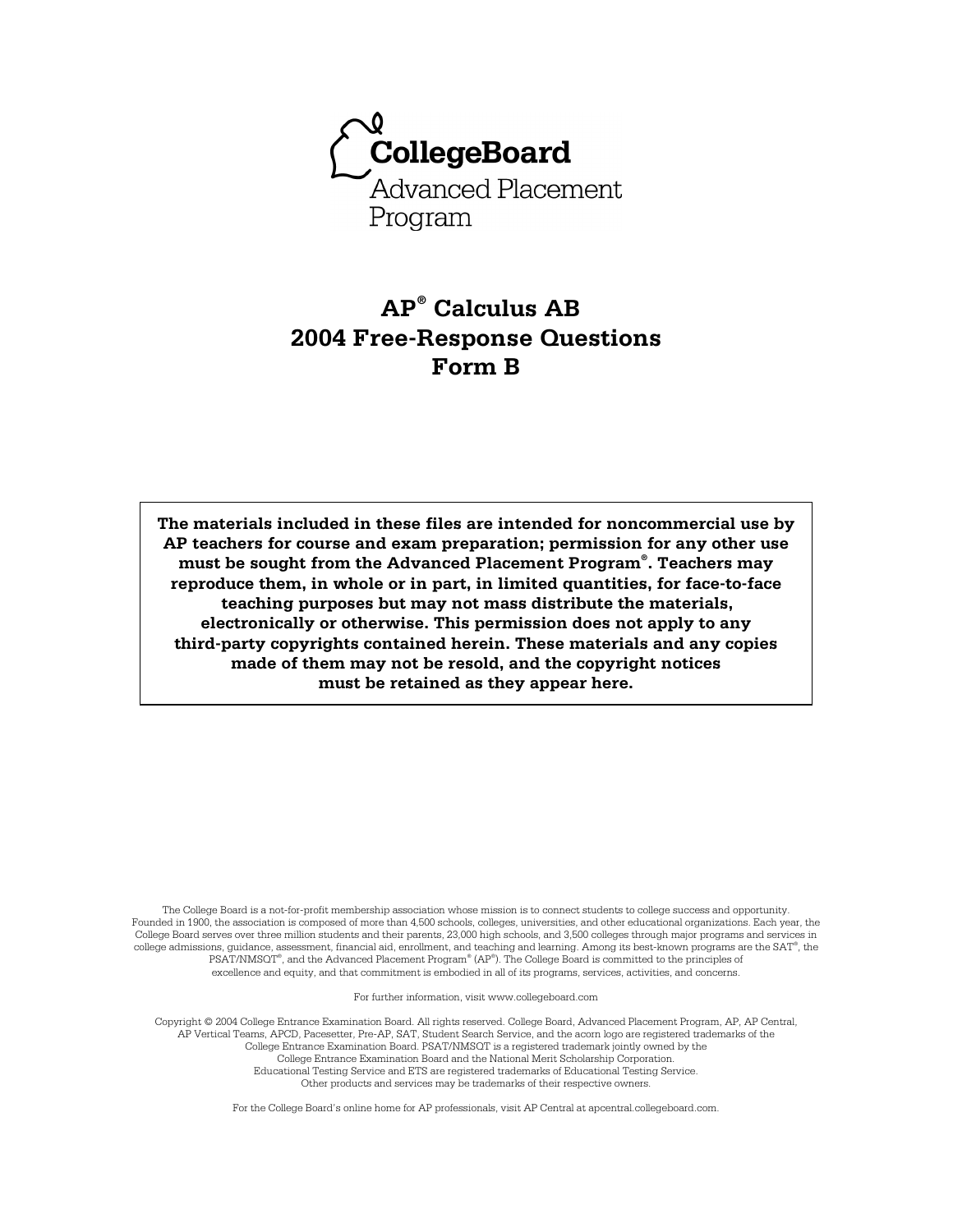### **CALCULUS AB SECTION II, Part A Time—45 minutes Number of problems—3**

#### **A graphing calculator is required for some problems or parts of problems.**

- 1. Let *R* be the region enclosed by the graph of  $y = \sqrt{x-1}$ , the vertical line  $x = 10$ , and the *x*-axis.<br>(a) Find the area of *R* 
	- (a) Find the area of *R*.
	- (b) Find the volume of the solid generated when *R* is revolved about the horizontal line *y* = 3.<br>(c) Find the volume of the solid generated when *R* is revolved about the vertical line *x* = 10.
	- (c) Find the volume of the solid generated when *R* is revolved about the vertical line  $x = 10$ .
- 2. For  $0 \le t \le 31$ , the rate of change of the number of mosquitoes on Tropical Island at time t days is modeled by  $R(t) = 5\sqrt{t} \cos\left(\frac{t}{5}\right)$  mosquitoes per day. There are 1000 mosquitoes on Tropical Island at time  $t = 0$ .<br>(c) Show that the number of mosquitoes is increasing at time *t*. *6* 
	- (a) Show that the number of mosquitoes is increasing at time  $t = 6$ .<br>(b) At time  $t = 6$  is the number of mosquitoes increasing at an increasing
	- (b) At time  $t = 6$ , is the number of mosquitoes increasing at an increasing rate, or is the number of mosquitoes increasing at a decreasing rate? Give a reason for your answer. increasing at a decreasing rate? Give a reason for your answer.
	- (c) According to the model, how many mosquitoes will be on the island at time  $t = 31$ ? Round your answer to the nearest whole number. to the nearest whole number.
	- (d) To the nearest whole number, what is the maximum number of mosquitoes for  $0 \le t \le 31$ ? Show the analysis that leads to your conclusion.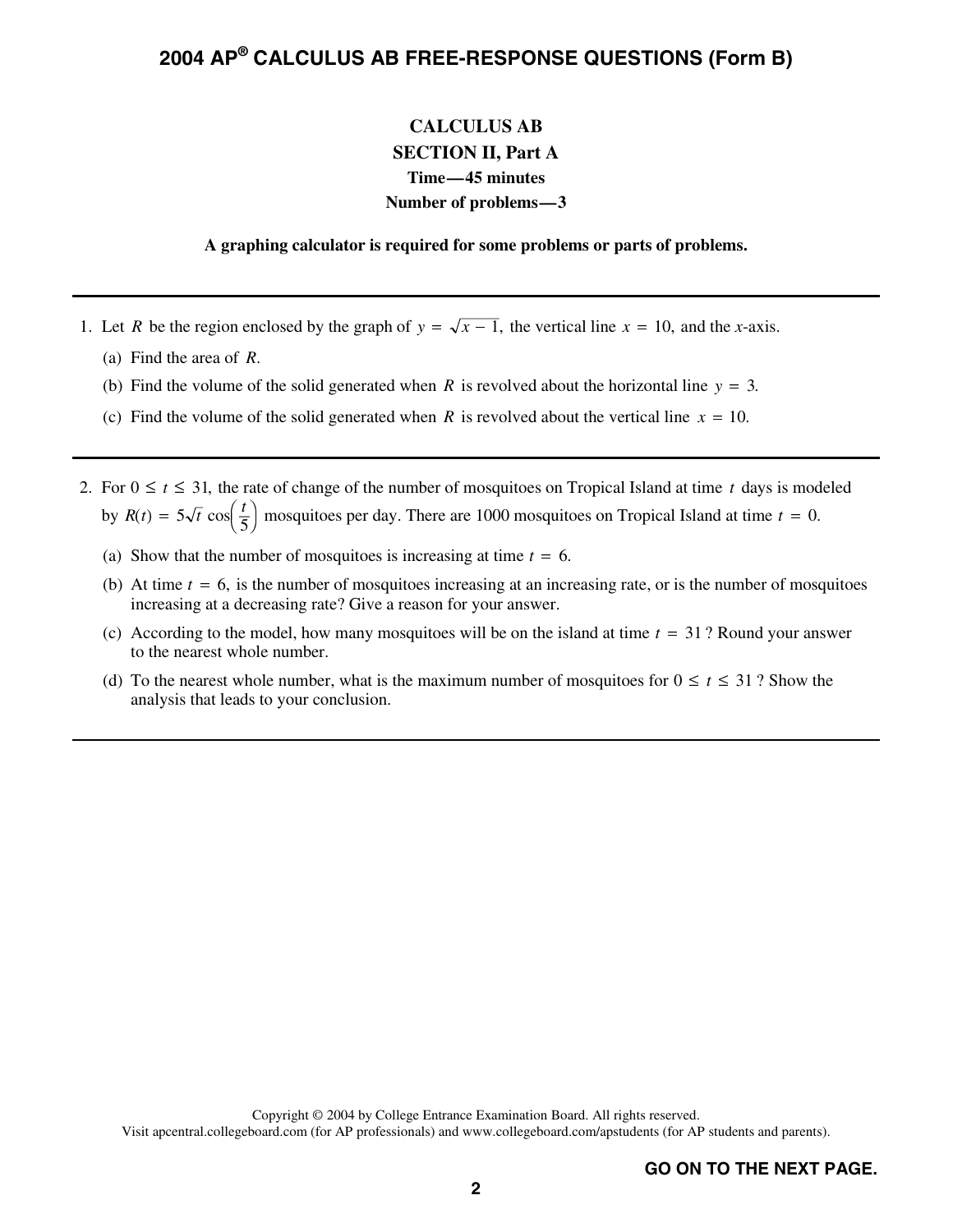| (minutes)                  |  |                                                                         | 15 |  |  |  |
|----------------------------|--|-------------------------------------------------------------------------|----|--|--|--|
| v(t)<br>(miles per minute) |  | $\vert 9.2 \vert 9.5 \vert 7.0 \vert 4.5 \vert 2.4 \vert 2.4 \vert 4.3$ |    |  |  |  |

- 3. A test plane flies in a straight line with positive velocity  $v(t)$ , in miles per minute at time t minutes, where *v* is a differentiable function of *t*. Selected values of  $v(t)$  for  $0 \le t \le 40$  are shown in the table above.
	- (a) Use a midpoint Riemann sum with four subintervals of equal length and values from the table to approximate  $\int_0^1 v(t) dt$ <br>meaning of  $\int_0^{40} v(t) dt$  $^{40}_{\alpha}$  v(t) dt. Show the computations that lead to your answer. Using correct units, explain the
	- meaning of  $\int_0^{40} v(t) dt$  in terms of the plane's flight.<br>Based on the values in the table, what is the smalles (b) Based on the values in the table, what is the smallest number of instances at which the acceleration of the plane could equal zero on the open interval  $0 < t < 40$ ? Justify your answer.
	- (c) The function *f*, defined by  $f(t) = 6 + \cos\left(\frac{t}{10}\right) + 3\sin\left(\frac{7t}{40}\right)$ , is used to model the velocity of the plane, in miles per minute, for  $0 \le t \le 40$ . According to this model, what is the acceleration of the plane in miles per minute, for  $0 \le t \le 40$ . According to this model, what is the acceleration of the plane at  $t = 23$  ? Indicate units of measure.<br>According to the model  $f$  given in
	- (d) According to the model *f*, given in part (c), what is the average velocity of the plane, in miles per minute, over the time interval  $0 \le t \le 40$ ?

### **END OF PART A OF SECTION II**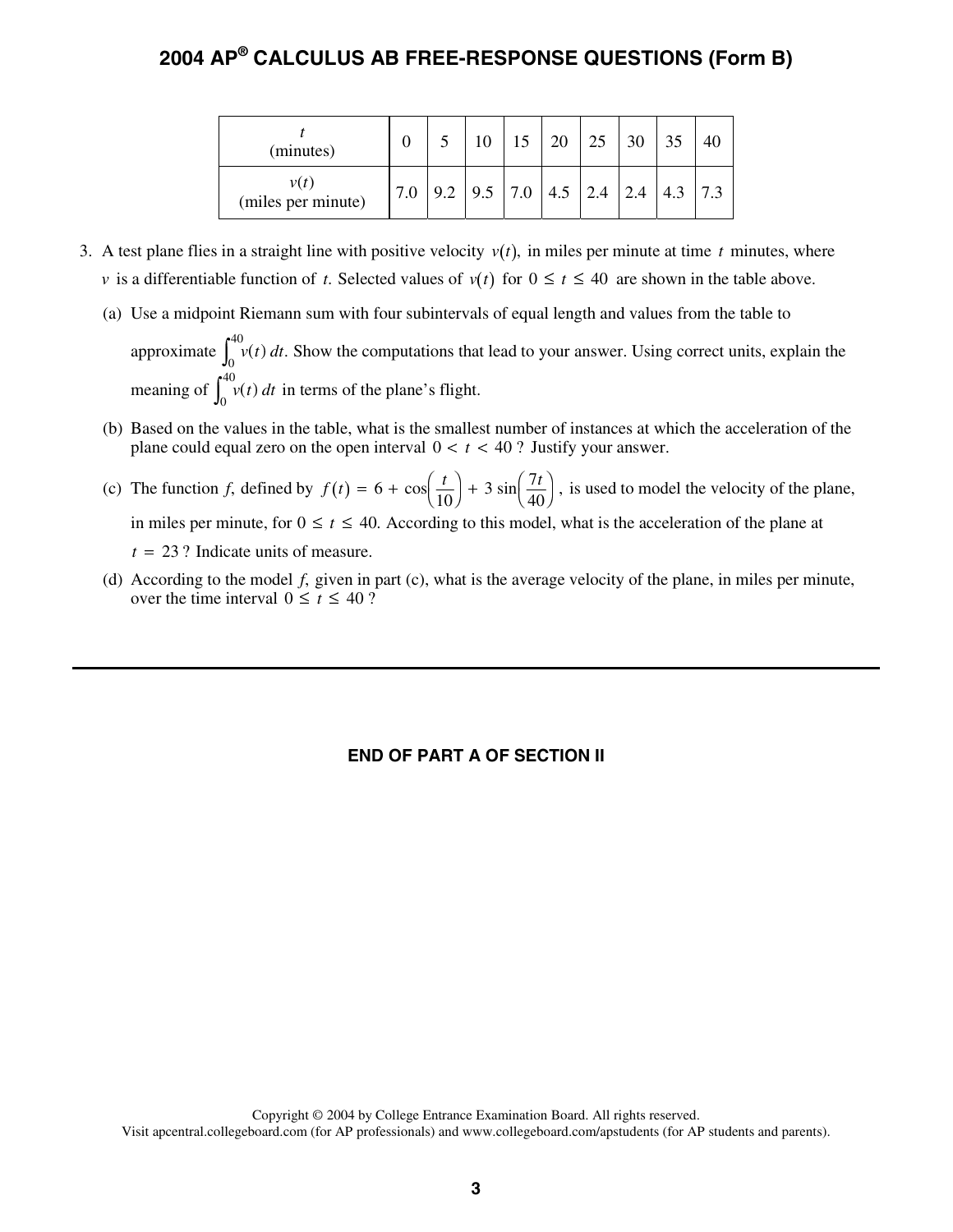### **CALCULUS AB SECTION II, Part B Time—45 minutes Number of problems—3**

**No calculator is allowed for these problems.** 



- 4. The figure above shows the graph of *f'*, the derivative of the function *f*, on the closed interval  $-1 \le x \le 5$ . The graph of  $f'$  has horizontal tangent lines at  $x = 1$  and  $x = 3$ . The function  $f$  is twice differentiable with  $f(2) = 6.$ 
	- (a) Find the *x*-coordinate of each of the points of inflection of the graph of *f*. Give a reason for your answer.
	- (b) At what value of *x* does *f* attain its absolute minimum value on the closed interval  $-1 \le x \le 5$ ? At what value of x does f attain its absolute maximum value on the closed interval  $-1 \le x \le 5$ ? Show the analysis that leads to your answers.
	- (c) Let *g* be the function defined by  $g(x) = x f(x)$ . Find an equation for the line tangent to the graph of *g* at  $x = 2$ .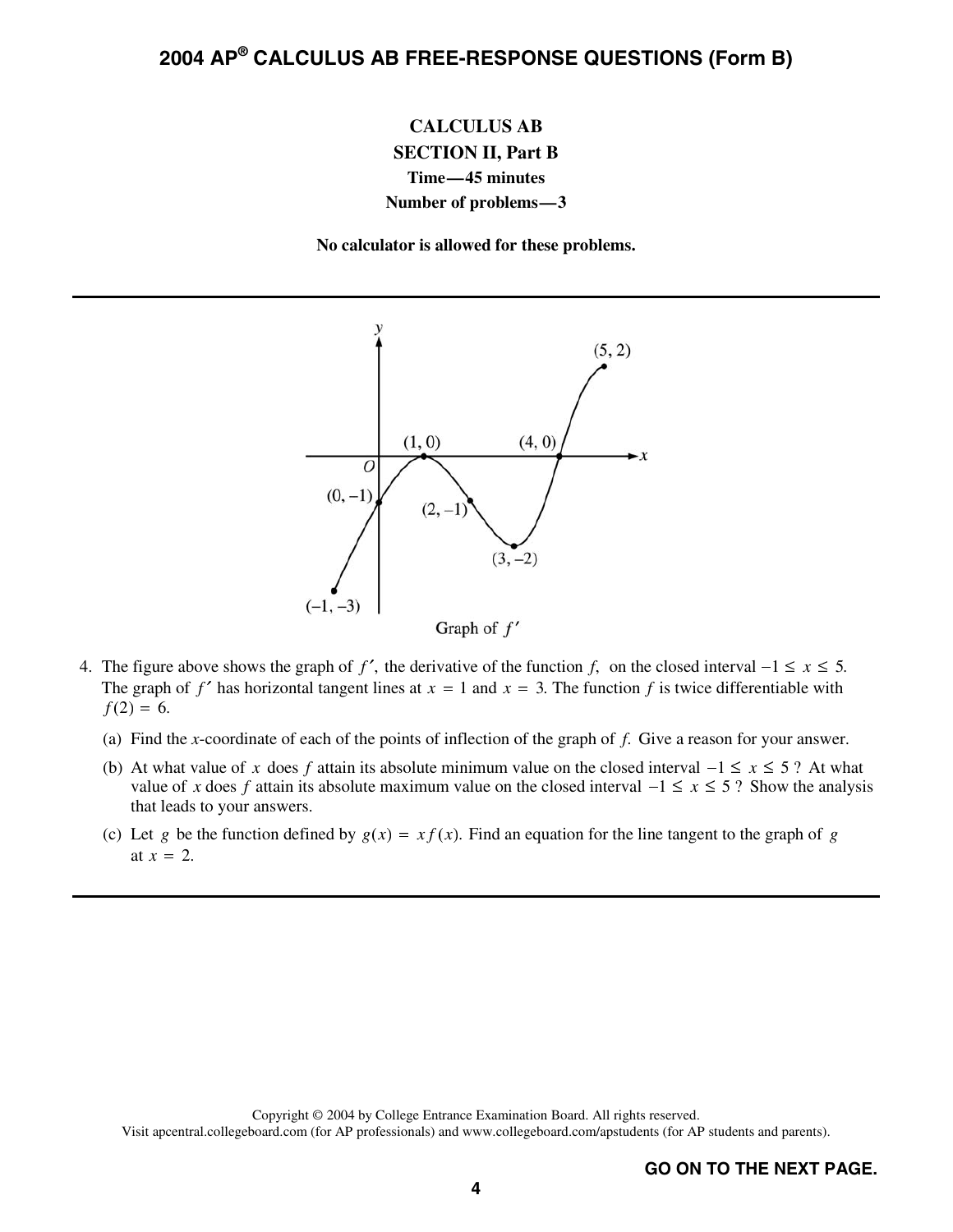- 5. Consider the differential equation  $\frac{dy}{dx} = x^4 (y 2)$ .
	- (a) On the axes provided, sketch a slope field for the given differential equation at the twelve points indicated. **(Note: Use the axes provided in the test booklet.)**



- (b) While the slope field in part (a) is drawn at only twelve points, it is defined at every point in the *xy*-plane. Describe all points in the *xy*-plane for which the slopes are negative.
- (c) Find the particular solution  $y = f(x)$  to the given differential equation with the initial condition  $f(0) = 0$ .